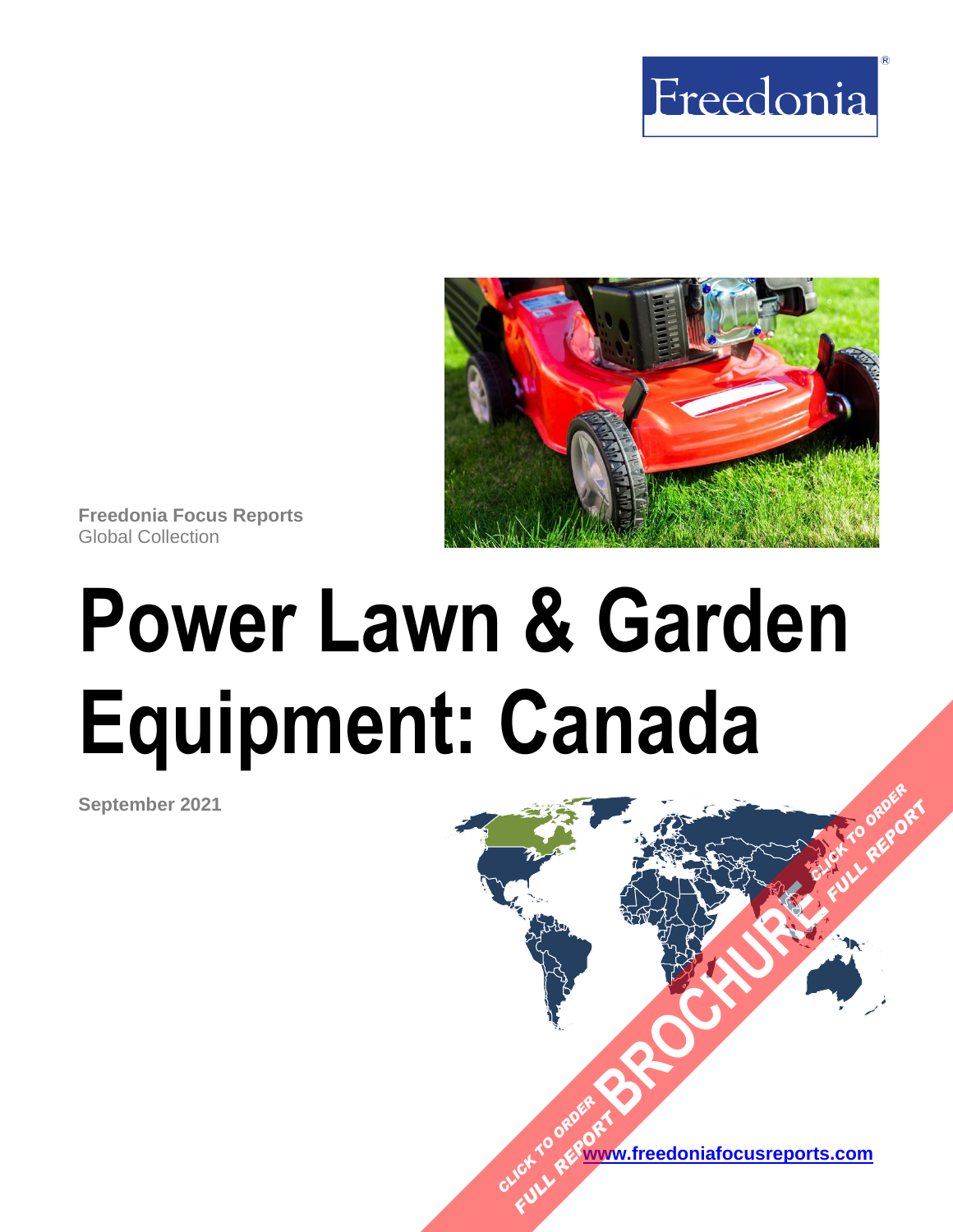# **Table of Contents**

|    | 1. Highlights                                           | 3              |
|----|---------------------------------------------------------|----------------|
| 2. | <b>Market Environment</b>                               | 4              |
|    | <b>Historical Trends</b>                                | 4              |
|    | Key Economic Indicators                                 | 6              |
|    | COVID-19 Impact on the Lawn & Garden Equipment Industry | $\overline{7}$ |
|    | Legal & Regulatory Issues                               | 8              |
|    | <b>Sustainability Initiatives</b>                       | 10             |
|    | Technology & Innovation                                 | 11             |
|    | North America Regional Outlook                          | 13             |
| 3. | <b>Segmentation &amp; Forecasts</b>                     | 14             |
|    | Products                                                | 14             |
|    | Lawn Mowers                                             | 16             |
|    | Trimmers & Edges                                        | 16             |
|    | <b>Turf &amp; Grounds Mowers</b>                        | 17             |
|    | Chainsaws                                               | 18             |
|    | Other Equipment                                         | 18             |
|    | Parts & Attachments                                     | 19             |
|    | Markets                                                 | 21             |
|    | Consumer                                                | 21             |
|    | Commercial                                              | 22             |
|    | Supply & Demand                                         | 24             |
| 4. | <b>Industry Structure</b>                               | 25             |
|    | <b>Industry Characteristics</b>                         | 25             |
|    | <b>Market Leaders</b>                                   | 26             |
|    | Deere                                                   | 27             |
|    | <b>MTD Products</b>                                     | 27             |
|    | Toro                                                    | 28             |
|    | 5. About This Report                                    | 29             |
|    | Scope                                                   | 29             |
|    | Sources                                                 | 30             |
|    | <b>Industry Codes</b>                                   | 30             |
|    | Freedonia Methodology                                   | 30             |
|    | Resources                                               | 32             |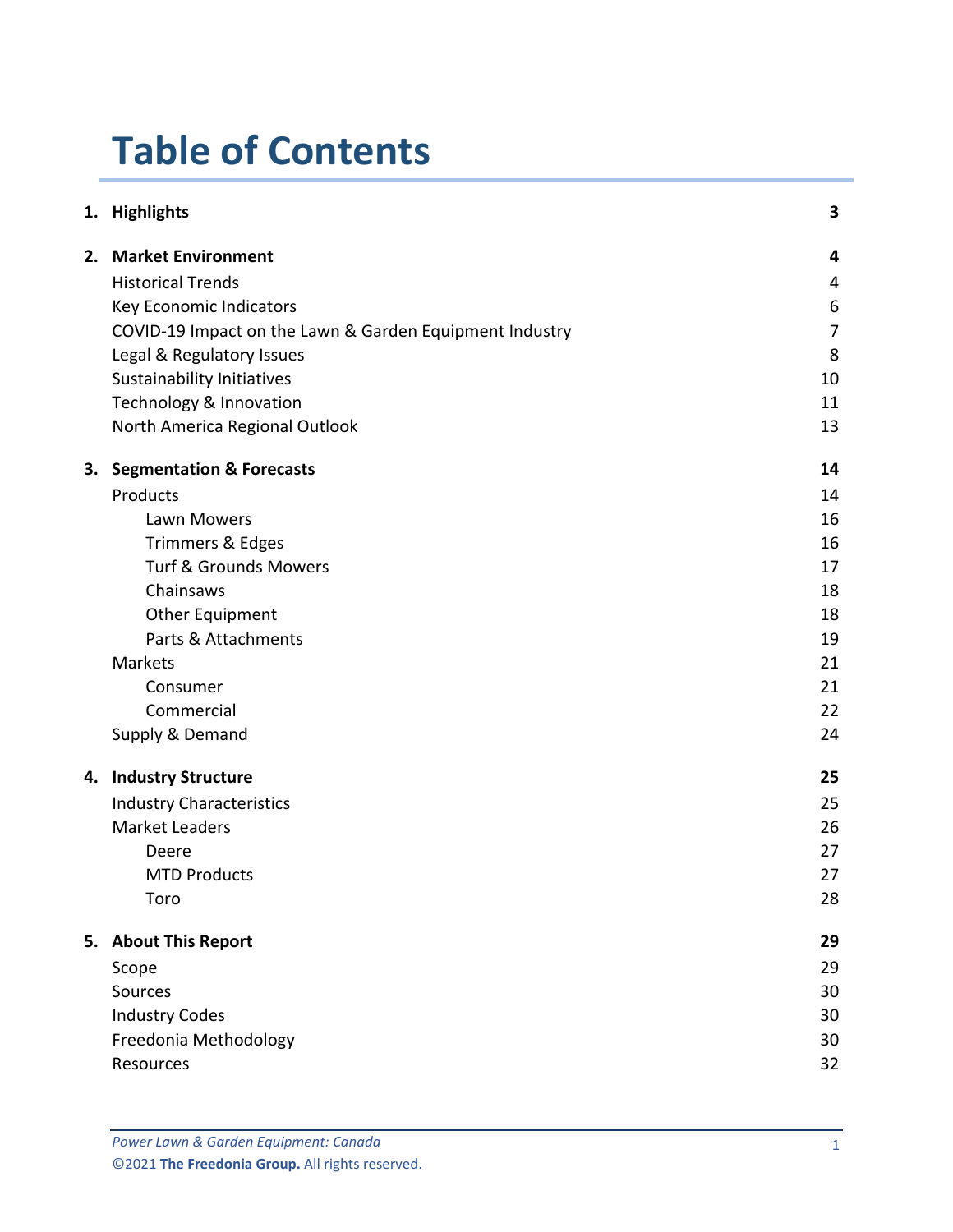# **List of Tables & Figures**

| Figure 1   Canada: Key Trends in Power Lawn & Garden Equipment Demand, 2020 - 2025         | 3  |
|--------------------------------------------------------------------------------------------|----|
| Figure 2   Canada: Power Lawn & Garden Equipment Demand Trends, 2010 - 2020                | 5. |
| Table 1   Canada: Key Indicators for Power Lawn & Garden Equipment Demand, 2010 - 2025     |    |
| (2019US\$ bil)                                                                             | 6  |
| Figure 3   North America: Power Lawn & Garden Equipment Demand by Country, 2020 (%)        | 13 |
| Figure 4   Canada: Power Lawn & Garden Equipment Demand by Product, 2010 - 2025 (US\$ mil) | 14 |
| Table 2   Canada: Power Lawn & Garden Equipment Demand by Product, 2010 - 2025 (US\$ mil)  | 14 |
| Figure 5   Canada: Power Lawn & Garden Equipment Demand by Product, 2010 - 2025 (%)        | 15 |
| Figure 6   Canada: Power Lawn & Garden Equipment Demand by Market, 2010 - 2025 (US\$ mil)  | 21 |
| Table 3   Canada: Power Lawn & Garden Equipment Demand by Market, 2010 - 2025 (US\$ mil)   | 21 |
| Figure 7   Canada: Power Lawn & Garden Equipment Demand by Market, 2010 - 2025 (%)         | 23 |
| Table 4   Canada: Power Lawn & Garden Equipment Supply & Demand, 2010 - 2025 (US\$ mil)    | 24 |
| Table 5   Canada: Selected Suppliers to the Power Lawn & Garden Equipment Market           | 26 |
| Table 6   NAICS & SIC Codes Related to Power Lawn & Garden Equipment                       | 30 |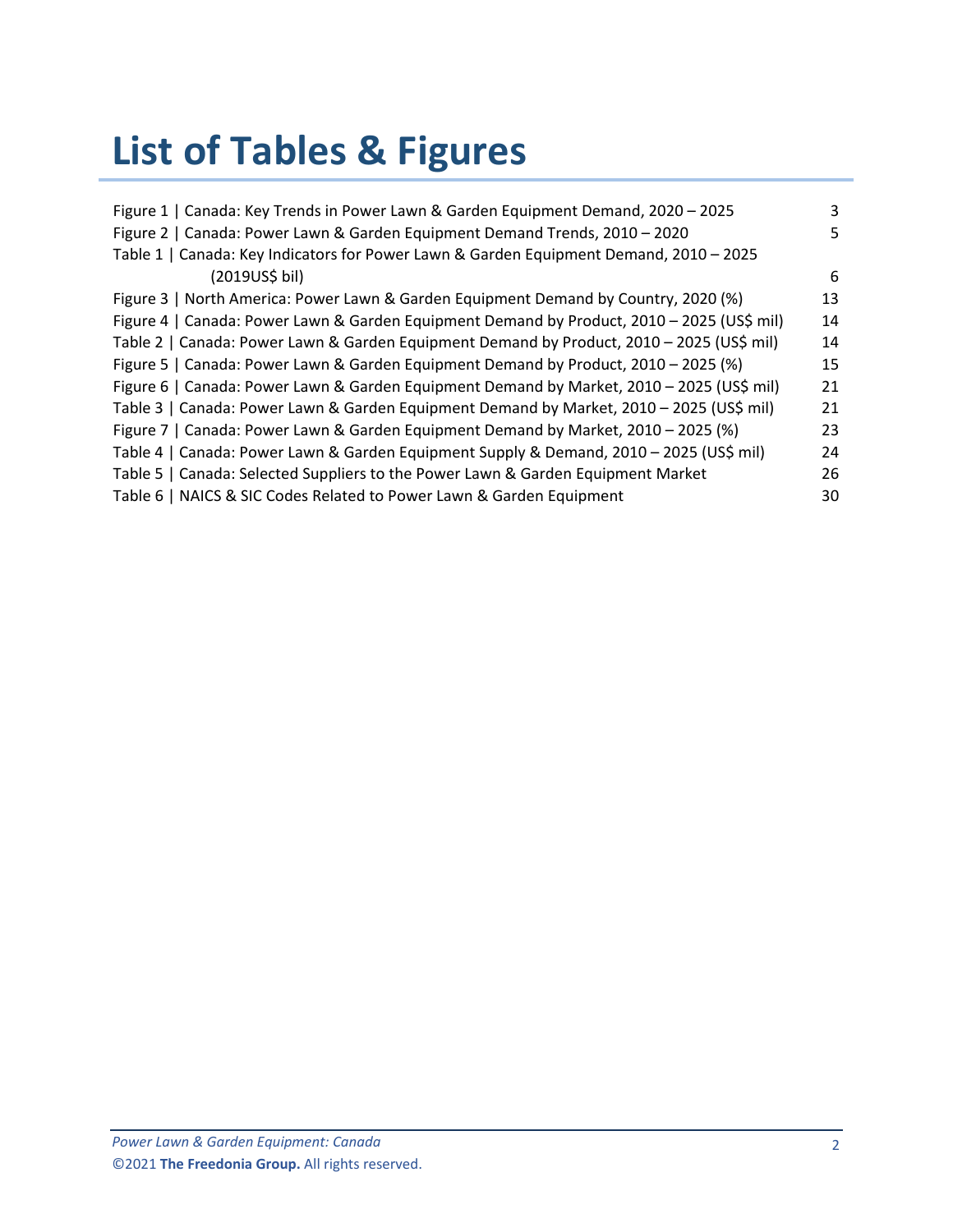## <span id="page-3-0"></span>**5. About This Report**

## <span id="page-3-1"></span>**Scope**

This report forecasts to 2025 power lawn and garden equipment demand and production in nominal US dollars at the manufacturer level in Canada. Total demand is segmented by product in terms of:

- lawn mowers
- trimmers and edgers
- turf and grounds mowers
- chainsaws
- other equipment such as chipper/shredders, garden tractors, and power tillers
- parts and attachments

Total demand is also segmented by market as follows:

- consumer
- commercial

To illustrate historical trends, total demand is provided in annual series from 2010 to 2020; production and the various segments are reported at five-year intervals for 2010, 2015, and 2020.

Since the vast majority of engines for power lawn and garden equipment are used in original equipment manufacturer (OEM) capacities, engines are excluded from the scope of this report, except insofar as they contribute to the value of the equipment that they power. Also excluded are non-powered equipment, lawn and garden consumables, and agricultural equipment.

For any given historical year, US dollar amounts are obtained from values expressed in the applicable local currency. These local currency values are converted to US dollars at the average annual exchange rate for that year. For forecast years, the US dollar amounts assume the same annual exchange rate as that prevailing in 2020.

Key macroeconomic indicators are also provided with quantified trends. Other various topics, including profiles of pertinent leading companies, are covered in this report. A full outline of report items by page is available in the Table of Contents.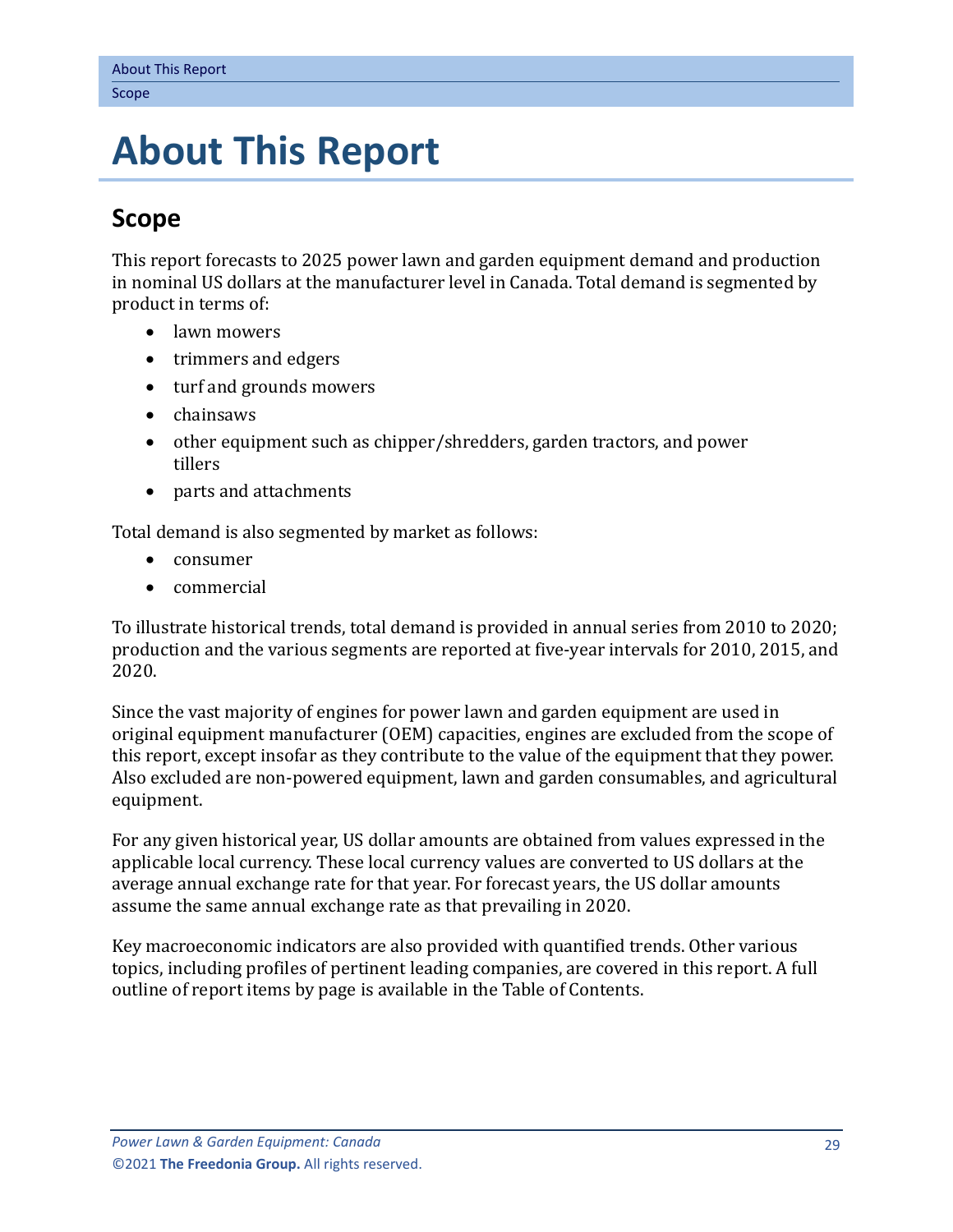## <span id="page-4-0"></span>**Sources**

*Power Lawn & Garden Equipment: Canada* (FA90016) is based on *[Global Power Lawn &](http://www.freedoniagroup.com/DocumentDetails.aspx?ReferrerId=FL-FOCUS&studyid=4211)  [Garden Equipment,](http://www.freedoniagroup.com/DocumentDetails.aspx?ReferrerId=FL-FOCUS&studyid=4211)* a comprehensive industry study published by The Freedonia Group. Reported findings represent the synthesis and analysis of data from various primary, secondary, macroeconomic, and demographic sources, such as:

- firms participating in the industry, and their suppliers and customers
- government/public agencies
- intergovernmental and non-governmental organizations
- trade associations and their publications
- the business and trade press
- indicator forecasts by The Freedonia Group
- the findings of other reports and studies by The Freedonia Group

Specific sources and additional resources are listed in the Resources section of this publication for reference and to facilitate further research.

## <span id="page-4-1"></span>**Industry Codes**

<span id="page-4-3"></span>

| Table 6   NAICS & SIC Codes Related to Power Lawn & Garden Equipment |                                                             |                                           |                                                          |  |  |  |  |
|----------------------------------------------------------------------|-------------------------------------------------------------|-------------------------------------------|----------------------------------------------------------|--|--|--|--|
| NAICS/SCIAN 2017                                                     |                                                             | <b>SIC</b>                                |                                                          |  |  |  |  |
| <b>North American Industry Classification System</b>                 |                                                             | <b>Standard Industrial Classification</b> |                                                          |  |  |  |  |
| 333111                                                               | Farm Machinery & Equipment Mfg                              | 3523                                      | Farm Machinery & Equipment                               |  |  |  |  |
| 333112                                                               | Lawn & Garden Tractor & Home Lawn & Garden<br>Equipment Mfg | 3524                                      | Lawn & Garden Tractors & Home Lawn & Garden<br>Equipment |  |  |  |  |
| 333991                                                               | Power-Driven Hand Tool Mfg                                  | 3546                                      | Power-Driven Hand Tools                                  |  |  |  |  |

Source: US Census Bureau

## <span id="page-4-2"></span>**Freedonia Methodology**

The Freedonia Group, a subsidiary of MarketResearch.com, has been in business for more than 30 years and in that time has developed a comprehensive approach to data analysis that takes into account the variety of industries covered and the evolving needs of our customers.

Every industry presents different challenges in market sizing and forecasting, and this requires flexibility in methodology and approach. Freedonia methodology integrates a variety of quantitative and qualitative techniques to present the best overall picture of a market's current position as well as its future outlook: When published data are available, we make sure they are correct and representative of reality. We understand that published data often have flaws either in scope or quality, and adjustments are made accordingly. Where no data are available, we use various methodologies to develop market sizing (both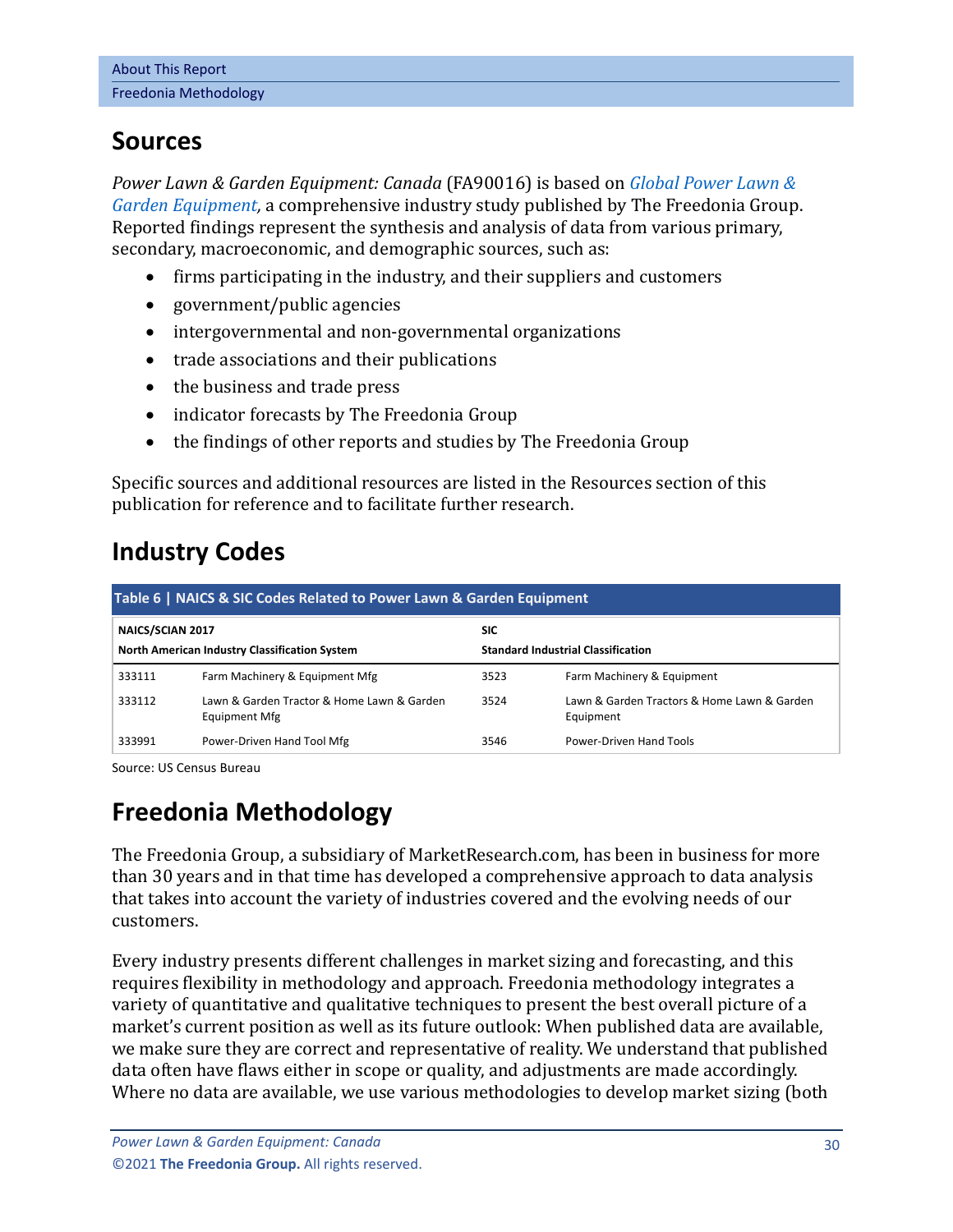| <b>About This Report</b> |
|--------------------------|
| Freedonia Methodology    |

top-down and bottom-up) and then triangulate those results to come up with the most accurate data series possible. Regardless of approach, we also talk to industry participants to verify both historical perspective and future growth opportunities.

Methods used in the preparation of Freedonia market research include, but are not limited to, the following activities: comprehensive data mining and evaluation, primary research, consensus forecasting and analysis, ratio analysis using key indicators, regression analysis, end use growth indices and intensity factors, purchase power parity adjustments for global data, consumer and end user surveys, market share and corporate sales analysis, product lifespan analysis, product or market life cycle analysis, graphical data modeling, long-term historical trend analysis, bottom-up and top-down demand modeling, and comparative market size ranking.

Freedonia quantifies trends in various measures of growth and volatility. Growth (or decline) expressed as an average annual growth rate (AAGR) is the least squares growth rate, which takes into account all available datapoints over a period. The volatility of datapoints around a least squares growth trend over time is expressed via the coefficient of determination, or  $r^2$ . The most stable data series relative to the trend carries an  $r^2$  value of 1.0; the most volatile – 0.0. Growth calculated as a compound annual growth rate (CAGR) employs, by definition, only the first and last datapoints over a period. The CAGR is used to describe forecast growth, defined as the expected trend beginning in the base year and ending in the forecast year. Readers are encouraged to consider historical volatility when assessing particular annual values along the forecast trend, including in the forecast year.

## **Copyright & Licensing**

The full report is protected by copyright laws of the United States of America and international treaties. The entire contents of the publication are copyrighted by The Freedonia Group.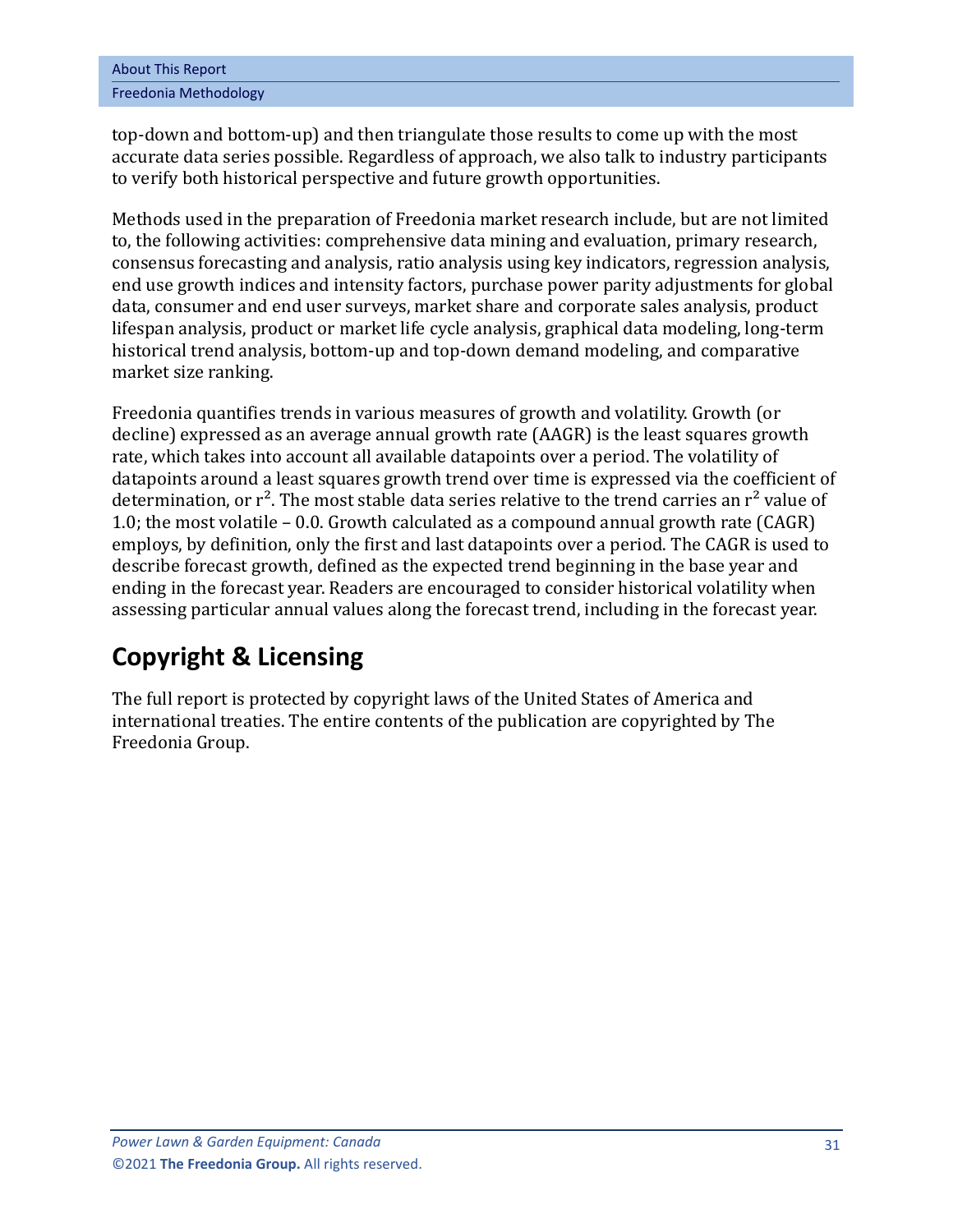## <span id="page-6-0"></span>**Resources**

#### **The Freedonia Group**

*[Global Power Lawn & Garden Equipment](http://www.freedoniagroup.com/DocumentDetails.aspx?ReferrerId=FL-FOCUS&studyid=4211)*

#### **[Freedonia Industry Studies](http://www.freedoniagroup.com/Home.aspx?ReferrerId=FL-Focus)**

*[Global Agricultural Equipment](http://www.freedoniagroup.com/DocumentDetails.aspx?ReferrerId=FL-FOCUS&studyid=3872) [Global Batteries](http://www.freedoniagroup.com/DocumentDetails.aspx?ReferrerId=FL-FOCUS&studyid=3875) [Global Diesel Engines](http://www.freedoniagroup.com/DocumentDetails.aspx?ReferrerId=FL-FOCUS&studyid=3734) [Global Forestry Equipment](http://www.freedoniagroup.com/DocumentDetails.aspx?ReferrerId=FL-FOCUS&studyid=4148) [Global Housing](http://www.freedoniagroup.com/DocumentDetails.aspx?ReferrerId=FL-FOCUS&studyid=3877) [Global Power Tools](http://www.freedoniagroup.com/DocumentDetails.aspx?ReferrerId=FL-FOCUS&studyid=3969) [Hand Tools](http://www.freedoniagroup.com/DocumentDetails.aspx?ReferrerId=FL-FOCUS&studyid=3833) [Home & Garden Pesticides](http://www.freedoniagroup.com/DocumentDetails.aspx?ReferrerId=FL-FOCUS&studyid=3832) [Landscaping Products](http://www.freedoniagroup.com/DocumentDetails.aspx?ReferrerId=FL-FOCUS&studyid=4151) [Lawn & Garden Consumables](http://www.freedoniagroup.com/DocumentDetails.aspx?ReferrerId=FL-FOCUS&studyid=3849) [Lawn & Garden Watering Products](http://www.freedoniagroup.com/DocumentDetails.aspx?ReferrerId=FL-FOCUS&studyid=3757) [Live Goods: Plants, Trees, & Shrubbery](http://www.freedoniagroup.com/DocumentDetails.aspx?ReferrerId=FL-FOCUS&studyid=3721) [Outdoor Living Products](http://www.freedoniagroup.com/DocumentDetails.aspx?ReferrerId=FL-FOCUS&studyid=4146) [Power Lawn & Garden Equipment](http://www.freedoniagroup.com/DocumentDetails.aspx?ReferrerId=FL-FOCUS&studyid=3844) [Power Tools](http://www.freedoniagroup.com/DocumentDetails.aspx?ReferrerId=FL-FOCUS&studyid=3818) [Sheds & Other Residential Outdoor Storage](http://www.freedoniagroup.com/DocumentDetails.aspx?ReferrerId=FL-FOCUS&studyid=3723) [Tool Storage Products](http://www.freedoniagroup.com/DocumentDetails.aspx?ReferrerId=FL-FOCUS&studyid=3663)*

#### **[Freedonia Focus Reports](https://www.freedoniafocusreports.com/redirect.asp?progid=89534&url=/)**

*[Commercial Building Construction: United States](https://www.freedoniafocusreports.com/Commercial-Building-Construction-United-States-FF60032/?progid=89534) [Construction: United States](https://www.freedoniafocusreports.com/Construction-United-States-FF60054/?progid=89534) [COVID-19 Market Impact Analysis](https://www.freedoniafocusreports.com/COVID-19-Market-Impact-Analysis-FW95079/?progid=89534) [Diesel Engines: United States](https://www.freedoniafocusreports.com/Diesel-Engines-United-States-FF45026/?progid=89534) [Fabricated Metal Products: United States](https://www.freedoniafocusreports.com/Fabricated-Metal-Products-United-States-FF70027/?progid=89534) [Fertilizers: United States](https://www.freedoniafocusreports.com/Fertilizers-United-States-FF35077/?progid=89534) [Global Demographics](https://www.freedoniafocusreports.com/Global-Demographics-FW95050/?progid=89534) [Global Macroeconomy](https://www.freedoniafocusreports.com/Global-Macroeconomy-FW95051/?progid=89534) [Housing: Canada](https://www.freedoniafocusreports.com/Housing-Canada-FA60024/?progid=89534) [Landscaping Services: United States](https://www.freedoniafocusreports.com/Landscaping-Services-United-States-FF95053/?progid=89534) [Lawn Mowers: United States](https://www.freedoniafocusreports.com/Lawn-Mowers-United-States-FF90039/?progid=89534) [Lubricants: Canada](https://www.freedoniafocusreports.com/Lubricants-Canada-FA35022/?progid=89534) [Power Tools: Canada](https://www.freedoniafocusreports.com/Power-Tools-Canada-FA75025/?progid=89534)*

#### **[Freedonia Custom Research](http://www.freedoniagroup.com/CustomResearch.aspx?ReferrerId=FL-Focus)**